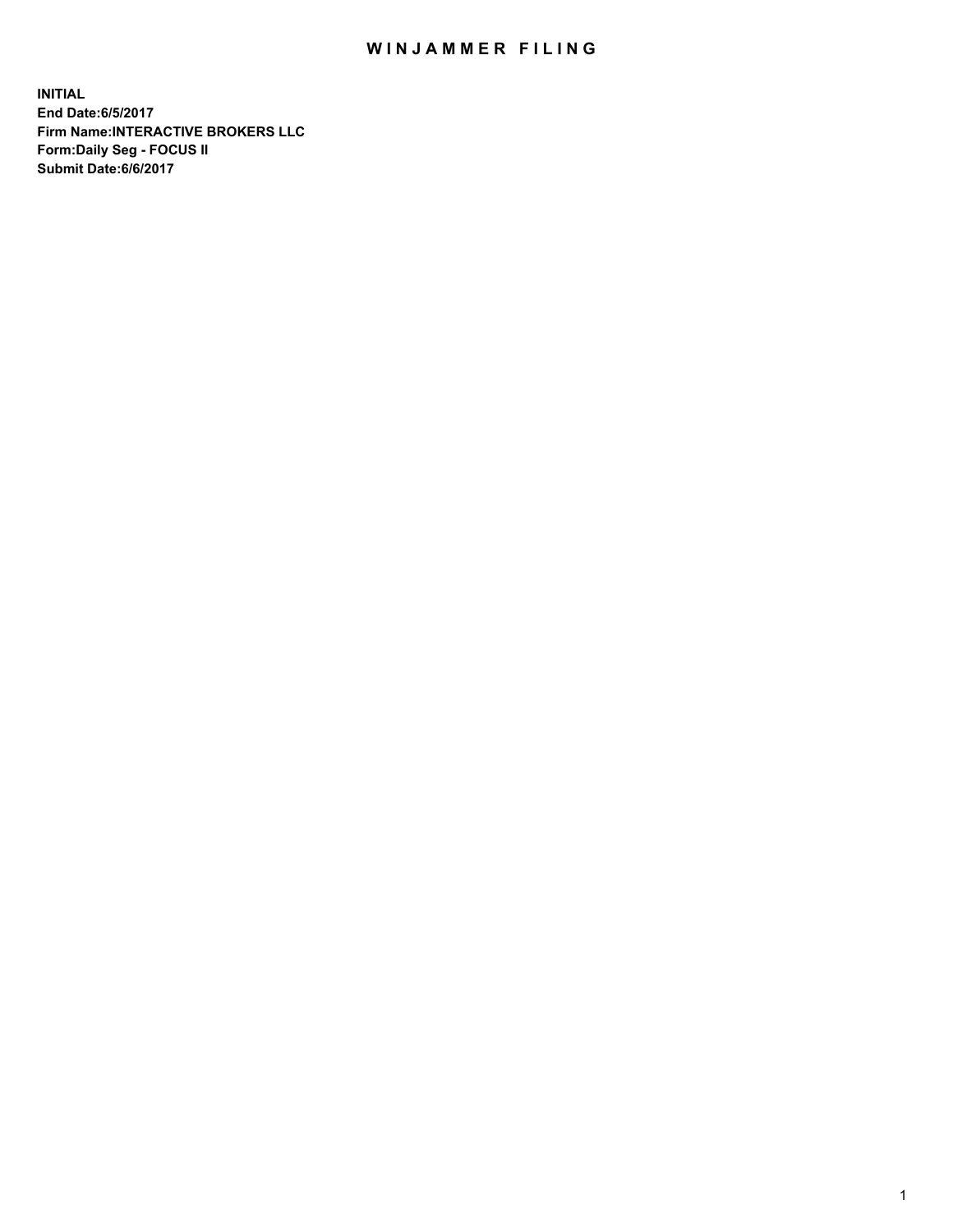## **INITIAL End Date:6/5/2017 Firm Name:INTERACTIVE BROKERS LLC Form:Daily Seg - FOCUS II Submit Date:6/6/2017 Daily Segregation - Cover Page**

| Name of Company<br><b>Contact Name</b><br><b>Contact Phone Number</b><br><b>Contact Email Address</b>                                                                                                                                                                                                                          | <b>INTERACTIVE BROKERS LLC</b><br>James Menicucci<br>203-618-8085<br>jmenicucci@interactivebrokers.c<br>om |
|--------------------------------------------------------------------------------------------------------------------------------------------------------------------------------------------------------------------------------------------------------------------------------------------------------------------------------|------------------------------------------------------------------------------------------------------------|
| FCM's Customer Segregated Funds Residual Interest Target (choose one):<br>a. Minimum dollar amount: ; or<br>b. Minimum percentage of customer segregated funds required:% ; or<br>c. Dollar amount range between: and; or<br>d. Percentage range of customer segregated funds required between:% and%.                         | $\overline{\mathbf{0}}$<br>0<br>155,000,000 245,000,000<br>0 <sub>0</sub>                                  |
| FCM's Customer Secured Amount Funds Residual Interest Target (choose one):<br>a. Minimum dollar amount: ; or<br>b. Minimum percentage of customer secured funds required:%; or<br>c. Dollar amount range between: and; or<br>d. Percentage range of customer secured funds required between: % and %.                          | $\overline{\mathbf{0}}$<br>0<br>80,000,000 120,000,000<br>0 <sub>0</sub>                                   |
| FCM's Cleared Swaps Customer Collateral Residual Interest Target (choose one):<br>a. Minimum dollar amount: ; or<br>b. Minimum percentage of cleared swaps customer collateral required:% ; or<br>c. Dollar amount range between: and; or<br>d. Percentage range of cleared swaps customer collateral required between:% and%. | $\overline{\mathbf{0}}$<br>$\overline{\mathbf{0}}$<br>0 <sub>0</sub><br>0 <sub>0</sub>                     |

Attach supporting documents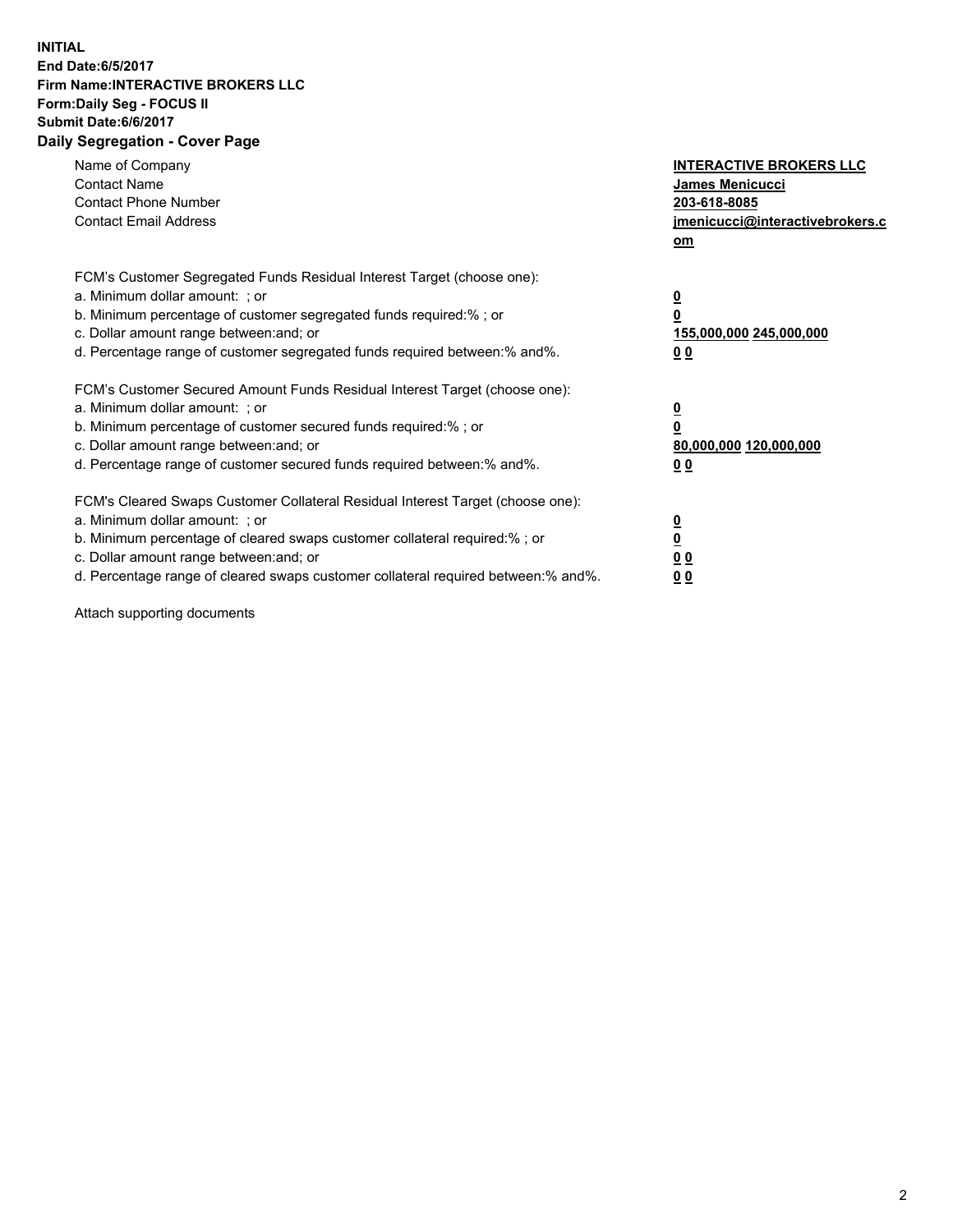## **INITIAL End Date:6/5/2017 Firm Name:INTERACTIVE BROKERS LLC Form:Daily Seg - FOCUS II Submit Date:6/6/2017 Daily Segregation - Secured Amounts**

|     | Foreign Futures and Foreign Options Secured Amounts                                         |                                  |
|-----|---------------------------------------------------------------------------------------------|----------------------------------|
|     | Amount required to be set aside pursuant to law, rule or regulation of a foreign            | $0$ [7305]                       |
|     | government or a rule of a self-regulatory organization authorized thereunder                |                                  |
| 1.  | Net ledger balance - Foreign Futures and Foreign Option Trading - All Customers             |                                  |
|     | A. Cash                                                                                     | 347,408,463 [7315]               |
|     | B. Securities (at market)                                                                   | $0$ [7317]                       |
| 2.  | Net unrealized profit (loss) in open futures contracts traded on a foreign board of trade   | 1,514,944 [7325]                 |
| 3.  | Exchange traded options                                                                     |                                  |
|     | a. Market value of open option contracts purchased on a foreign board of trade              | 43,924 [7335]                    |
|     | b. Market value of open contracts granted (sold) on a foreign board of trade                | -35,101 [7337]                   |
| 4.  | Net equity (deficit) (add lines 1.2. and 3.)                                                | 348,932,230 [7345]               |
| 5.  | Account liquidating to a deficit and account with a debit balances - gross amount           | 3,931 [7351]                     |
|     | Less: amount offset by customer owned securities                                            | 0 [7352] 3,931 [7354]            |
| 6.  | Amount required to be set aside as the secured amount - Net Liquidating Equity              |                                  |
|     | Method (add lines 4 and 5)                                                                  | 348,936,161 [7355]               |
| 7.  | Greater of amount required to be set aside pursuant to foreign jurisdiction (above) or line | 348,936,161 [7360]               |
|     | 6.                                                                                          |                                  |
|     | FUNDS DEPOSITED IN SEPARATE REGULATION 30.7 ACCOUNTS                                        |                                  |
| 1.  | Cash in banks                                                                               |                                  |
|     | A. Banks located in the United States                                                       | 42,457,787 [7500]                |
|     | B. Other banks qualified under Regulation 30.7                                              | 0 [7520] 42,457,787 [7530]       |
| 2.  | Securities                                                                                  |                                  |
|     | A. In safekeeping with banks located in the United States                                   | 343,647,735 [7540]               |
|     | B. In safekeeping with other banks qualified under Regulation 30.7                          | 0 [7560] 343,647,735 [7570]      |
| 3.  | Equities with registered futures commission merchants                                       |                                  |
|     | A. Cash                                                                                     |                                  |
|     | <b>B.</b> Securities                                                                        | $0$ [7580]                       |
|     |                                                                                             | $0$ [7590]                       |
|     | C. Unrealized gain (loss) on open futures contracts                                         | $0$ [7600]                       |
|     | D. Value of long option contracts                                                           | $0$ [7610]                       |
|     | E. Value of short option contracts                                                          | 0 [7615] 0 [7620]                |
| 4.  | Amounts held by clearing organizations of foreign boards of trade                           |                                  |
|     | A. Cash                                                                                     | $0$ [7640]                       |
|     | <b>B.</b> Securities                                                                        | $0$ [7650]                       |
|     | C. Amount due to (from) clearing organization - daily variation                             | $0$ [7660]                       |
|     | D. Value of long option contracts                                                           | $0$ [7670]                       |
|     | E. Value of short option contracts                                                          | 0 [7675] 0 [7680]                |
| 5.  | Amounts held by members of foreign boards of trade                                          |                                  |
|     | A. Cash                                                                                     | 88,789,655 [7700]                |
|     | <b>B.</b> Securities                                                                        | $0$ [7710]                       |
|     | C. Unrealized gain (loss) on open futures contracts                                         | -1,956,845 [7720]                |
|     | D. Value of long option contracts                                                           | 43,924 [7730]                    |
|     | E. Value of short option contracts                                                          | -35,101 [7735] 86,841,633 [7740] |
| 6.  | Amounts with other depositories designated by a foreign board of trade                      | 0 [7760]                         |
| 7.  | Segregated funds on hand                                                                    | $0$ [7765]                       |
| 8.  | Total funds in separate section 30.7 accounts                                               | 472,947,155 [7770]               |
| 9.  | Excess (deficiency) Set Aside for Secured Amount (subtract line 7 Secured Statement         | 124,010,994 [7380]               |
|     | Page 1 from Line 8)                                                                         |                                  |
| 10. | Management Target Amount for Excess funds in separate section 30.7 accounts                 | 80,000,000 [7780]                |
| 11. | Excess (deficiency) funds in separate 30.7 accounts over (under) Management Target          | 44,010,994 [7785]                |
|     |                                                                                             |                                  |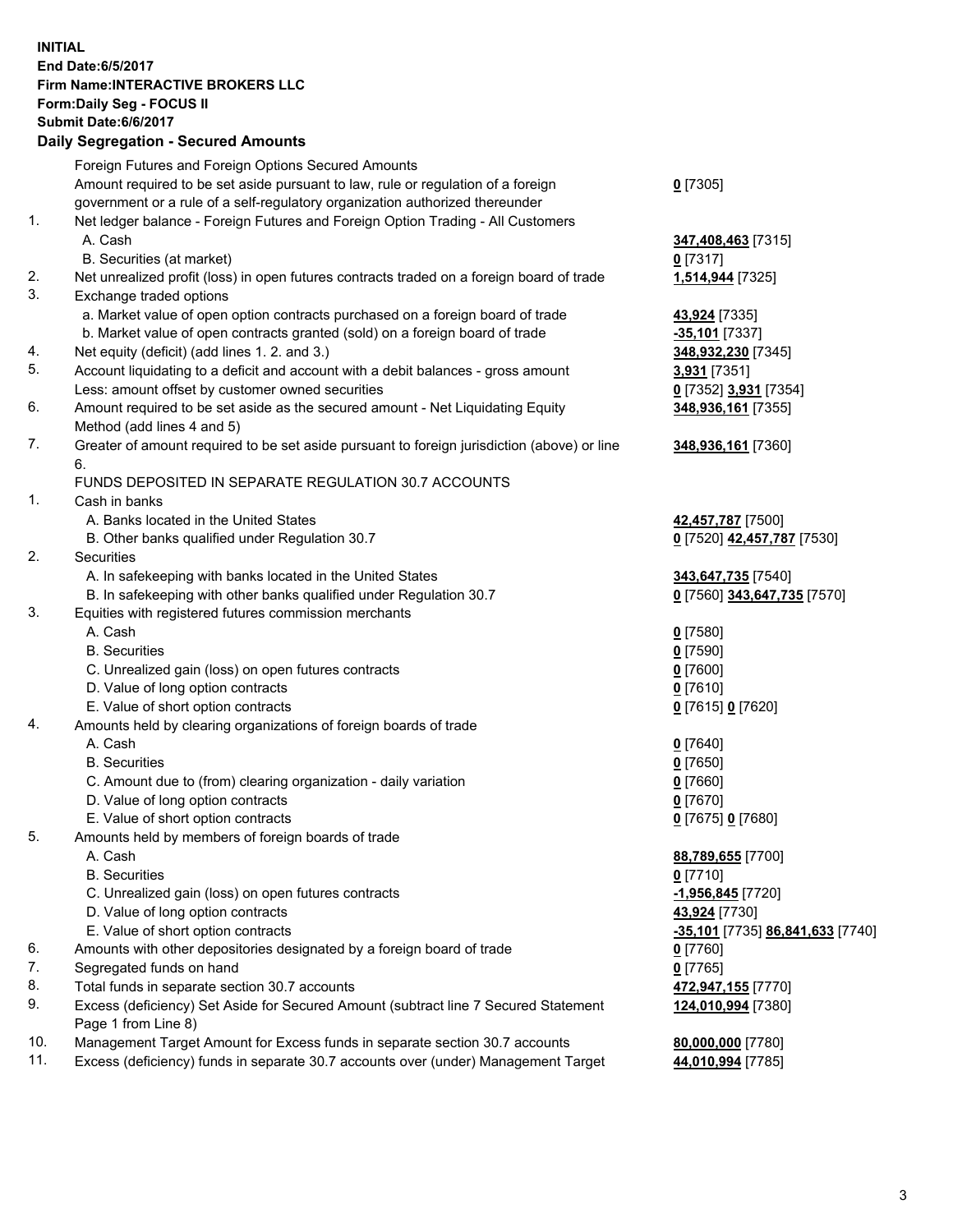**INITIAL End Date:6/5/2017 Firm Name:INTERACTIVE BROKERS LLC Form:Daily Seg - FOCUS II Submit Date:6/6/2017 Daily Segregation - Segregation Statement** SEGREGATION REQUIREMENTS(Section 4d(2) of the CEAct) 1. Net ledger balance A. Cash **4,124,889,784** [7010] B. Securities (at market) **0** [7020] 2. Net unrealized profit (loss) in open futures contracts traded on a contract market **-179,193,824** [7030] 3. Exchange traded options A. Add market value of open option contracts purchased on a contract market **236,106,990** [7032] B. Deduct market value of open option contracts granted (sold) on a contract market **-327,981,491** [7033] 4. Net equity (deficit) (add lines 1, 2 and 3) **3,853,821,459** [7040] 5. Accounts liquidating to a deficit and accounts with debit balances - gross amount **221,701** [7045] Less: amount offset by customer securities **0** [7047] **221,701** [7050] 6. Amount required to be segregated (add lines 4 and 5) **3,854,043,160** [7060] FUNDS IN SEGREGATED ACCOUNTS 7. Deposited in segregated funds bank accounts A. Cash **488,885,264** [7070] B. Securities representing investments of customers' funds (at market) **2,254,327,765** [7080] C. Securities held for particular customers or option customers in lieu of cash (at market) **0** [7090] 8. Margins on deposit with derivatives clearing organizations of contract markets A. Cash **20,517,648** [7100] B. Securities representing investments of customers' funds (at market) **1,388,302,300** [7110] C. Securities held for particular customers or option customers in lieu of cash (at market) **0** [7120] 9. Net settlement from (to) derivatives clearing organizations of contract markets **8,141,198** [7130] 10. Exchange traded options A. Value of open long option contracts **236,230,900** [7132] B. Value of open short option contracts **-328,105,863** [7133] 11. Net equities with other FCMs A. Net liquidating equity **0** [7140] B. Securities representing investments of customers' funds (at market) **0** [7160] C. Securities held for particular customers or option customers in lieu of cash (at market) **0** [7170] 12. Segregated funds on hand **0** [7150] 13. Total amount in segregation (add lines 7 through 12) **4,068,299,212** [7180] 14. Excess (deficiency) funds in segregation (subtract line 6 from line 13) **214,256,052** [7190] 15. Management Target Amount for Excess funds in segregation **155,000,000** [7194]

16. Excess (deficiency) funds in segregation over (under) Management Target Amount Excess

**59,256,052** [7198]